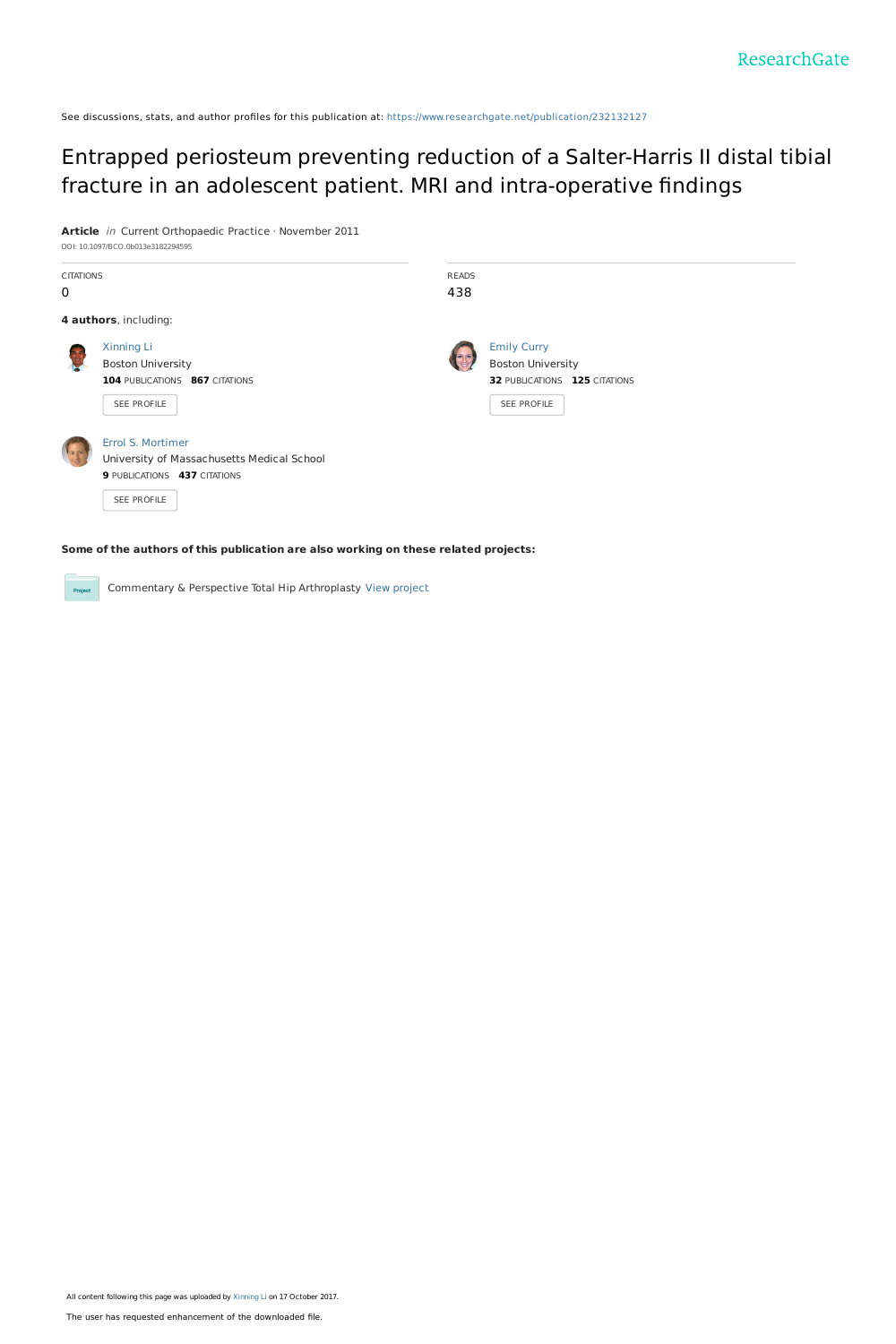# Entrapped periosteum preventing reduction of a Salter-Harris II distal tibial fracture in an adolescent patient. MRI and intra-operative findings

Xinning Li<sup>a</sup>, Michelle E. Aubin<sup>a</sup>, Emily J. Curry<sup>b</sup> and Errol S. Mortimer<sup>a</sup>

#### INTRODUCTION

**P** hyseal or growth plate injuries comprise 18% of all pediatric fractures, with Salter Harris type II as the most common type of fracture injury pattern observed in 61% of patients.<sup>1-3</sup> The incidence of growth arrest pediatric fractures, with Salter Harris type II as the most common type of fracture injury pattern obis just over 1%, and the incidence of serious complications is less than 1%.[2](#page-5-0) Irreducible physeal fractures, caused by entrapment of the periosteum, tendons or ligaments, are of particular concern because of the potential interference with physeal growth that may lead to early closure. $4-6$ Previously published case reports have described reduction blockage from entrapment of the medial collateral ligament  $(MCL)$ , the periosteum within the proximal tibial physis,<sup>[4](#page-5-0)</sup> and interposition of the posterior tibial tendon within the distal tibial physis.<sup>[7](#page-5-0)</sup> However, the literature lacks reports of both the MRI findings and intra-operative images of entrapped periosteum, preventing the reduction of a Salter Harris II fracture of the distal tibia. We present an adolescent boy with a Salter Harris II fracture of the distal tibia and entrapment of the periosteum within the physis diagnosed using MRI after failed closed reduction that required surgical excision. The diagnosis and management along with both the MRI and intra-operative findings are discussed. The patient and family were notified that the case would be published and consent was provided.

### CASE REPORT

A 14-year-old boy sustained an injury when another player fell onto his right ankle while playing soccer. On initial presentation, the patient reported hearing a ''pop'' at the time of the injury and complained of right ankle pain. Past medical history, surgical history and review of systems were noncontributory. On physical examination, the skin was intact with significant edema. There was point tenderness to manual palpation along the lateral and anteromedial aspect

<sup>b</sup>Smith College, Northampton, MA

Correspondence to Xinning Li, MD, University of Massachusetts Medical Center, Division of Pediatric Orthopaedics, 55 Lake Avenue North, Worcester, MA 01702

Tel:  $+508$  334 1000; fax:  $+774-443-7273$ ; e-mail: Xinning.li@gmail.com

1940-7041 © 2011 Wolters Kluwer Health | Lippincott Williams & Wilkins

of the right ankle. The patient had full motor function and sensation in all distributions of the right lower extremity, with  $2+$  dorsalis pedis and posterior tibialis pulses. Initial radiographs demonstrated a distal fibular fracture and a Salter Harris II fracture of the distal tibia, with widening of the medial physis of 8 mm as measured with the electronic picture archiving and communication system (PACS). Closed reduction under conscious sedation was performed in the emergency department, and the patient was placed in a sugar tong and posterior splint. Post reduction radiographs [\(Figure 1\)](#page-2-0) showed residual valgus angulation of  $15^{\circ}$  of the distal fibular fracture, and significant residual widening (8 mm) of the anteromedial distal tibial physis remained.

MRI was obtained of the right ankle because of the persistent widening of the distal tibial physis after reduction. Multiple images were obtained that showed irregularity of the distal medial tibial physeal plate with significant widening, along with bone marrow edema within the growth plate. Furthermore, the low-signal periosteum covering the distal aspect of the tibia on the medial side was lacking on the T2-weighted coronal images ([Figure 2](#page-2-0)). This periosteum was subsequently seen interposed within the distal tibial physis on both the coronal ([Figure 2\)](#page-2-0) and sagittal [\(Figure 3\)](#page-2-0) T2-weighted MRI images. Other associated pathology seen with the MRI included rupture of the anterior talofibular ligament (ATFL) and a sprain of the flexor hallucis longus (FHL) tendon.

The patient was brought to the operating room for surgical excision of the entrapped periosteum. With the patient under general anesthesia, an incision was made over the right medial malleolus. The area of the tibial physis was carefully dissected down, and a large flap of periosteum was noted to be interposed [\(Figure 4\)](#page-3-0) within the growth plate. Initially, it was difficult to remove the entrapped periosteum; therefore, a valgus stress was applied to the fracture site to facilitate removal. The segment of periosteum was subsequently excised; it measured approximately 2.5 cm  $\times$  2.5 cm and was sent for pathology [\(Figure 5](#page-3-0)). The wound was then thoroughly irrigated, closed in layers, and a short-leg cast was applied. The patient tolerated the procedure well and was discharged from the hospital on the first postoperative day.

The patient is currently 16 months from surgery and has returned to previous sports activities (soccer) without any restrictions. Physical examination demonstrated full motor function and sensation to light touch in all muscle groups and nerve distributions, respectively. There is no gross

<sup>&</sup>lt;sup>a</sup>Department of Orthopaedic Surgery, University of Massachusetts Medical Center, Worcester, MA

The authors declare no conflict of interest.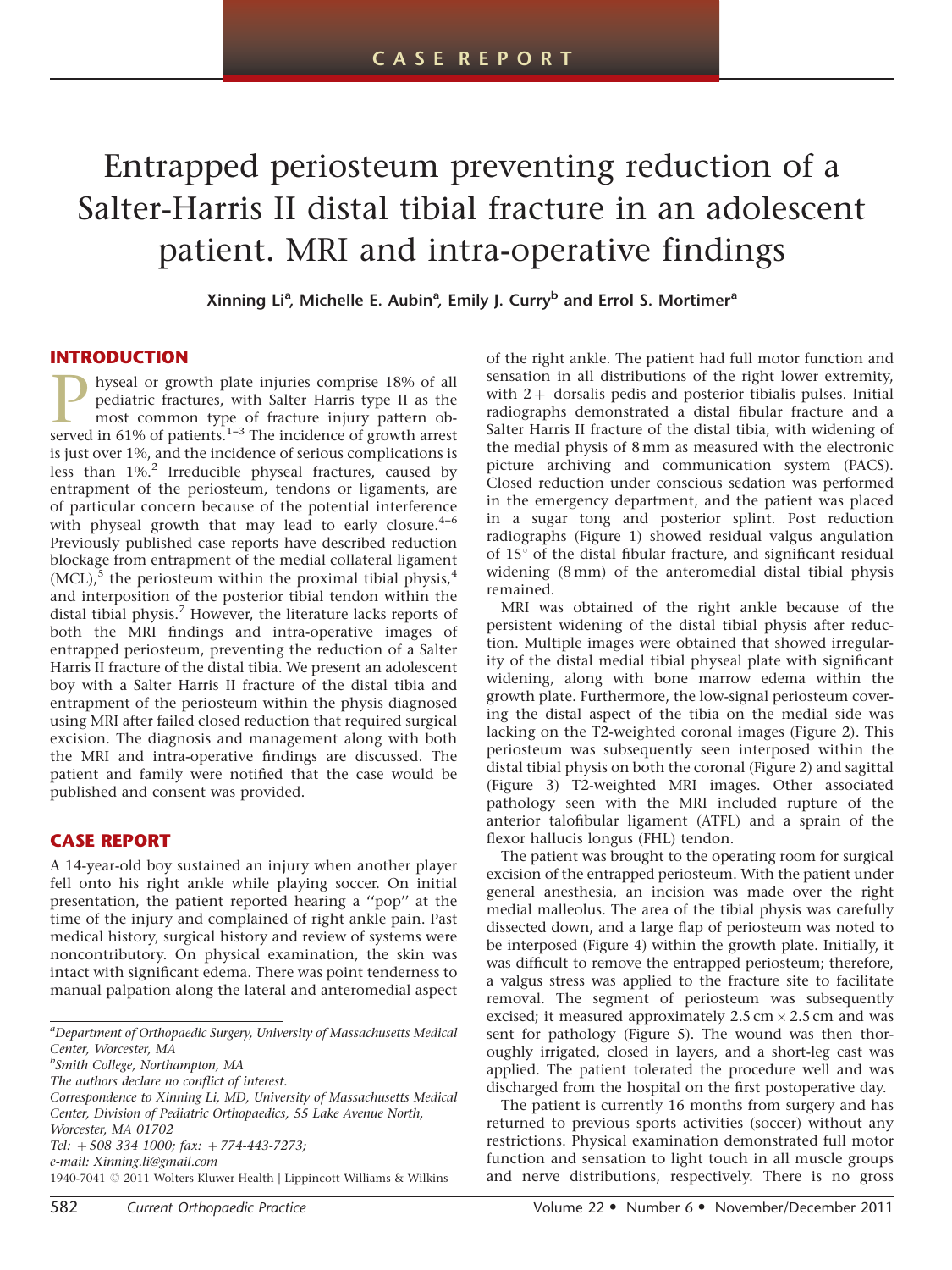<span id="page-2-0"></span>

FIGURE 1. Post reduction anteroposterior radiograph of the right ankle in a plaster sugar tongue splint demonstrates a distal fibular fracture and distal tibial Salter Harris II fracture. There is still a significant widening (8 mm) of the medial distal tibial physis.

malalignment of the right lower extremity. Anteroposterior radiographs of both the right (injured) and left ankle (uninjured) at the 16-month follow-up visit are seen in [Figure 6](#page-4-0). The orange arrows on the right ankle radiographs demonstrate the original injury site, which is now about 7 mm above the distal tibial physis.

#### **DISCUSSION**

Physeal or growth plate injuries typically are classified by the Salter-Harris classification system. It is used to estimate both the prognosis and the potential for growth disturbances. In this particular system, type I are fractures through the physis, while type II fractures extend from the physis into the metaphysis, type III fractures extend from the physis into the epiphysis, type IV fractures extend from the physis into both the metaphysis and the epiphysis, and type V fractures are a compression or crush injury to the physis.<sup>8,9</sup> Salter-Harris type II fracture is the most common type of physeal injury<sup>[1,3](#page-5-0)</sup> and typically is caused by a supination and external rotation mechanism.<sup>[10](#page-5-0)</sup> Although many studies note a high complication rate associated with Salter-Harris



FIGURE 2. Coronal T2-weighted image shows that the dark signaled periosteum covering the distal aspect of the tibia on the medial side was lacking. This periosteum was flipped down and interposed within the physis (red arrow) resulting in significant widening.



FIGURE 3. Sagittal T2-weighted image shows the dark signaled periosteum entrapped (red arrow) within the anterior distal tibial physis.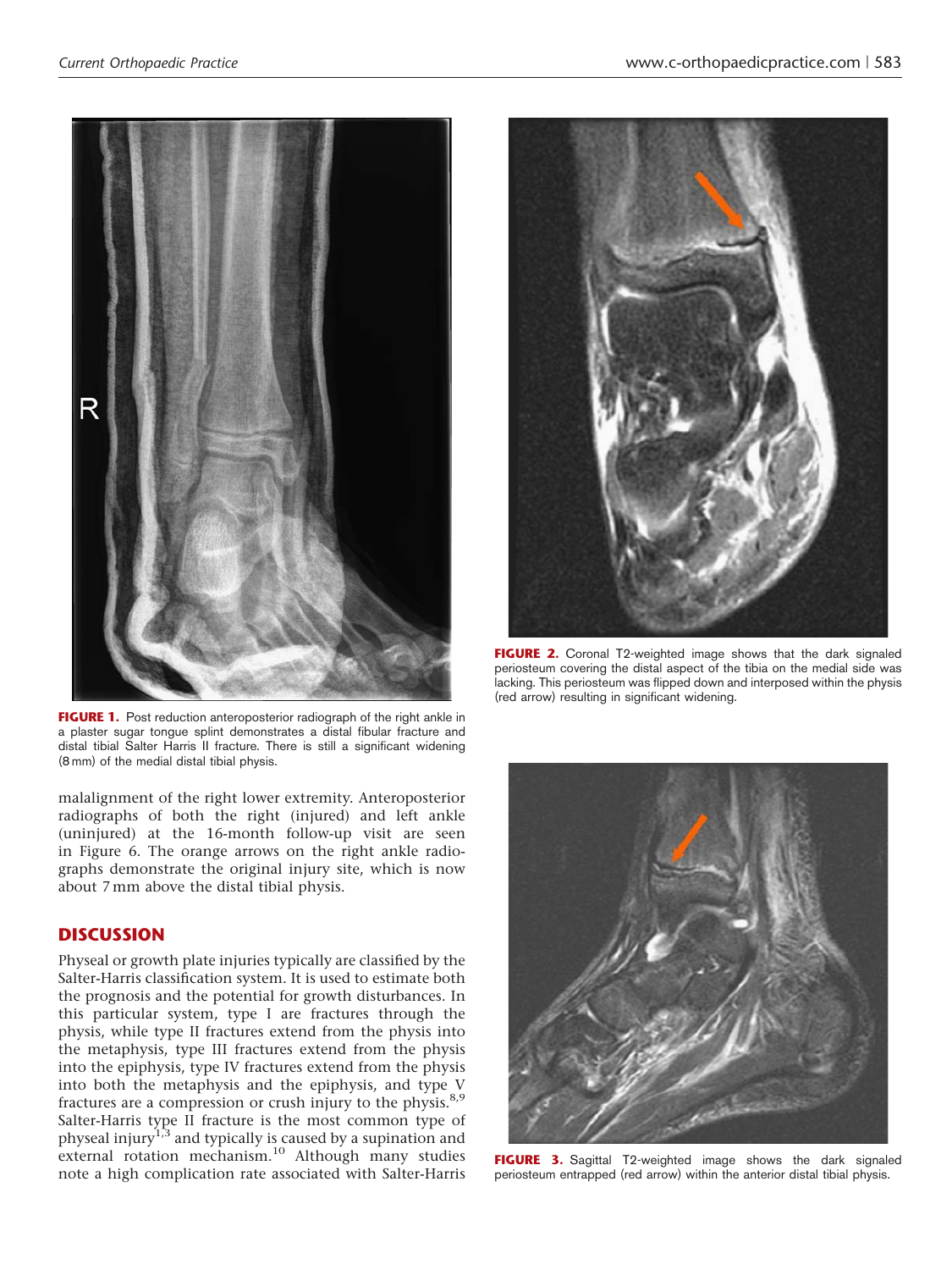<span id="page-3-0"></span>

FIGURE 4. Intra-operative digital photograph showing the periosteum entrapped within the distal tibial physis.

type III and IV fractures, $11-13$  Rohmiller et al.<sup>[14](#page-5-0)</sup> identified premature physeal closure (PPC) in 39.6% of Salter-Harris type I and II fractures.<sup>[14](#page-5-0)</sup> Angular deformity and leg-length discrepancies can be seen with asymmetric PPC or complete PPC, respectively.[15](#page-5-0) Factors associated with PPC of the distal tibia are initial fracture displacement<sup>[14,16](#page-5-0)</sup> and the mechanism of injury.[16](#page-5-0) Both open or closed anatomic reduction of a physeal fracture to < 2 mm of displacement has been shown to decrease the incidence of growth arrest and is recommended by several authors. $11,12,17,18$  Furthermore, a residual gap at the physeal fracture site of greater than 3 mm after reduction will increase the rate of PPC to 60% compared with 17% if no gap is present.  $^{\rm 11}$  $^{\rm 11}$  $^{\rm 11}$ 

Our report presents a patient with a Salter-Harris type II distal tibial facture with entrapped periosteum and examines the identification, significance and management of this injury pattern. In a previous report by Whan *et al.*,<sup>[4](#page-5-0)</sup> the use of MRI in the detection of periosteum interposed within the proximal tibial physis was described. In their report, plain



FIGURE 5. Intra-operative digital photograph showing the excised periosteum that measured 2.5 cm  $\times$  2.5 cm.

radiographs showed widening of the posterior proximal tibial physis and an MRI demonstrated a Salter-Harris type I injury with an elongated focus of low-signal intensity on all sequences that extended 10 mm into the posterior aspect of the proximal tibial physis. This low-signal intensity was determined to be the entrapped periosteum, and subsequent surgical intervention confirmed this diagnosis. The entrapped periosteum in our patient was seen extending significantly into the growth plate on both the sagittal and coronal T1 and T2-weighted MRI images. McAnally et al.<sup>[5](#page-5-0)</sup> described entrapment of a torn medial collateral ligament within the proximal tibial physis. Initial radiographs demonstrated medial widening of the proximal tibial physis with subsequent MRI showing soft tissue lodged in the medial physis. After surgical removal of the soft tissue and physis reduction, the patient's physis remained open at 16 months postoperatively with no evidence of PPC or physeal bar formation. The role of using MRI to detect physeal injuries is still evolving in the literature, and several authors recommend MRI in the setting of physeal injury or widening after reduction of an acute injury to aid in diagnosis and management.<sup>4,5,19-[21](#page-5-0)</sup> Carey et al.<sup>21</sup> reported that the use of MRI in the setting of acute growth plate injury altered Salter-Harris staging and resulted in a change in the management of up to 33% of patients. Further advantages of MRI include the ability to detect avascular necrosis complicating physeal injuries and abnormalities in cartilage and bony bridges across the growth plates that may result in growth arrest.<sup>4,22-25</sup>

Although entrapped perisoteum has been described as a cause of irreducible reduction in physeal fractures as case reports at several different anatomic sites, including the distal radius,<sup>26</sup> proximal humerus,<sup>27</sup> distal femur<sup>[28](#page-5-0)</sup> and proximal tibia, $4,29$  our report is the first to provide both MRI and intraoperative images demonstrating interposition of the periosteum in the distal tibial physis in an adolescent patient. The patient's initial radiographs demonstrated significant widening of the anteromedial distal tibial physis in the presence of a Salter-Harris type II fracture. Barmada et  $al$ .<sup>[11](#page-5-0)</sup> described the most significant risk factor for PPC after Salter-Harris types I or II fractures of the distal tibial physis was a residual physeal gap after attempted closed reduction. Five patients in their study who were treated surgically with excision of the entrapped peristeum had no evidence of PPC postoperatively. Our patient had a residual gap of 8mm on the anteromedial tibial physis after closed reduction. An MRI was obtained to rule out soft-tissue interposition and demonstrated the low-signal periosteum interposed within the distal tibial physis on both the coronal and sagittal images, which created a block to our reduction. Some authors believe that the residual gap after reduction could also be caused by a rotational deformity.[30,31](#page-5-0) Therefore, preoperative MRI can be essential in determining if this residual gap is caused by soft-tissue interposition or rotational malalignment. If the widening is caused by malreduction, then another attempt at closed reduction under anesthesia before open reduction is reasonable.

Surgical management of this condition is controversial. Premature closure of the physis and subsequent leg-length discrepancy is one of the greatest concerns with this type of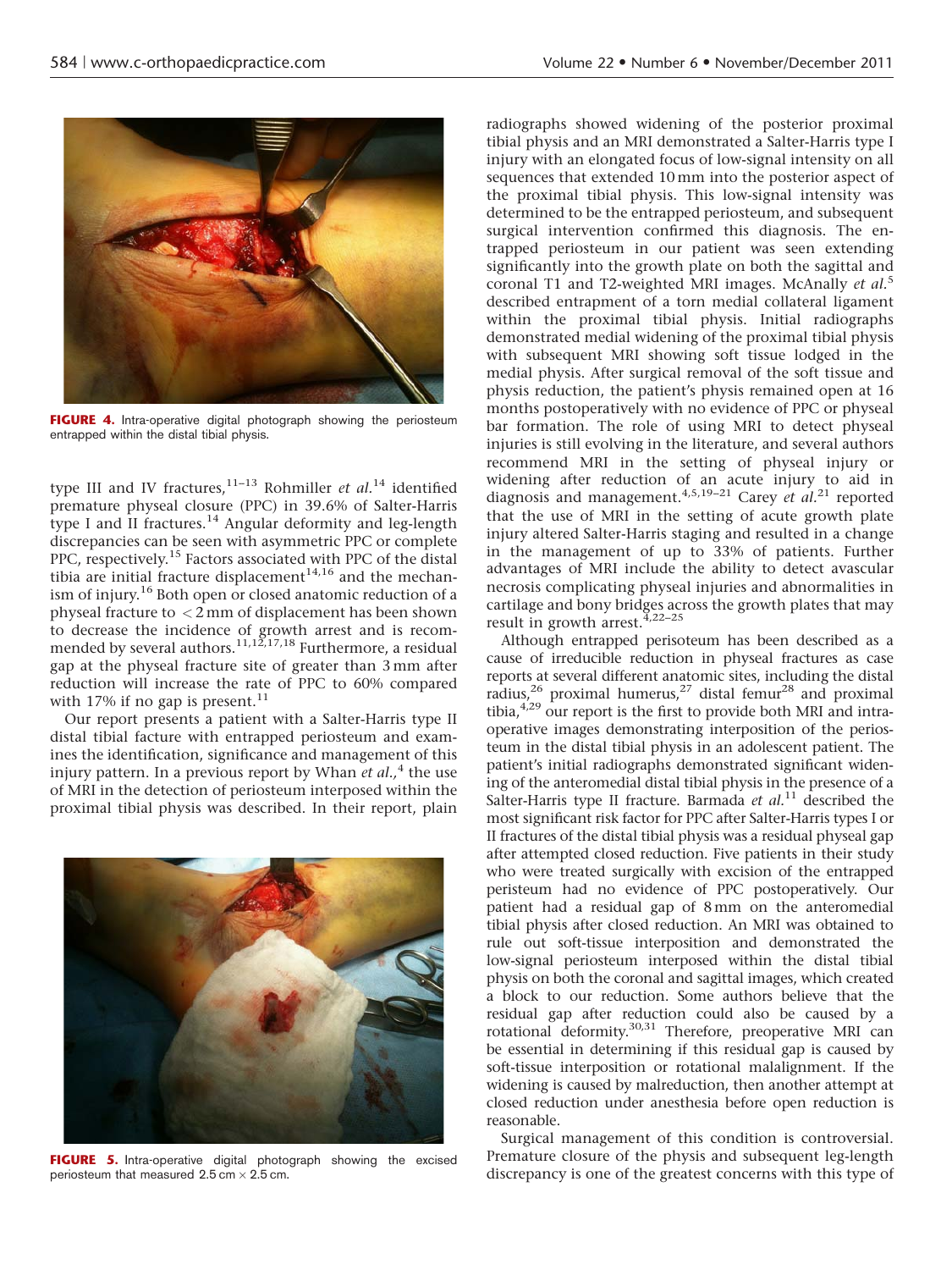<span id="page-4-0"></span>

FIGURE 6. Anteroposterior radiographs of bilateral ankles at the 16-month follow-up clinic visit. The physis of the injured ankle on the right is open without any evidence of physeal bar formation or closure. Also, note the metaphyseal scar (arrows) of the previous injury seen about 7 mm above the physis.

injury. The exact mechanism of growth arrest remains unclear. Histologic studies have shown the occasional development of physeal bars but the cause of these bars and their role in growth arrest also are debated. $32-34$ Wattenbarger et  $al^{34}$  $al^{34}$  $al^{34}$  evaluated the histologic features of proximal tibial physeal fractures and bar formation in rats. They found that fractures contained within the physis healed appropriately without bar formation, while fractures that extended from the physis to the epiphysis showed physeal disorganization, with physeal bar formation along vertical septa through primary osteogenesis. A follow-up study by Gruber et  $al$ .<sup>[32](#page-5-0)</sup> found that the periosteum, when left within the physis, was treated as a foreign body and degraded by giant cells or alternatively the physis simply grew around it. They noted that if the physis remained intact, then it could repair itself despite the periosteum interposition, but a small leg-length discrepancy of 0.57 mm did result in a rat model. However, Phieffer et  $al.^{33}$  $al.^{33}$  $al.^{33}$  also examined the role of interposed periosteum in proximal tibial physeal fractures of rats. They found that although physeal bars were more frequent in the group with interposed periosteum, the bar size was not affected by the periosteum interposition, and the bar formation did not predictably result in leg-length discrepancy. However, unrelated to bar formation, they did find a small, but statistically significant difference in the leg lengths of those rats with simple physeal fractures, < 0.2 mm of leg-length discrepancy, and those with physeal fractures and periosteum interposed, > 0.2-mm discrepancy. The clinical relevance of these differences in animal models remains unclear

and indicates the need for a prospective study with extended follow-up to evaluate leg-length discrepancy in human patients with operative and nonoperative management of interposed periosteum.

In conclusion, this case report presents an adolescent patient with a distal fibular fracture and Salter-Harris type II tibial facture with entrapped periosteum diagnosed with MRI who underwent operative excision of the periosteum. We emphasize the importance of careful examination of plain radiographs for physeal widening, which may represent soft-tissue interposition or rotational malignment, especially if this gap persists after attempted reduction. In these circumstances, an MRI should be obtained. Interposition of dark or low-signal-intensity structure within a widened physis seen on multiple images may represent entrapment of periosteum or soft tissue. Although surgical management of interposed periosteum is debated, animal studies have demonstrated leg-length discrepancies, and residual physeal gaps have been shown to increase the risk of premature physeal closure.<sup>[11,32,33](#page-5-0)</sup> In a patient with a residual widening of the physis after closed reduction, we recommend obtaining an MRI to determine the cause of physeal widening. If the residual gap is not caused by soft-tissue entrapment and limb alignment is maintained, then another attempt at closed reduction can be performed and conservative management may be followed. However, if MRI demonstrates soft-tissue or periosteal interposition, we recommend surgical excision of the tissue to prevent premature physeal closure or bar formation, leg-length discrepancy and potential angular deformity.